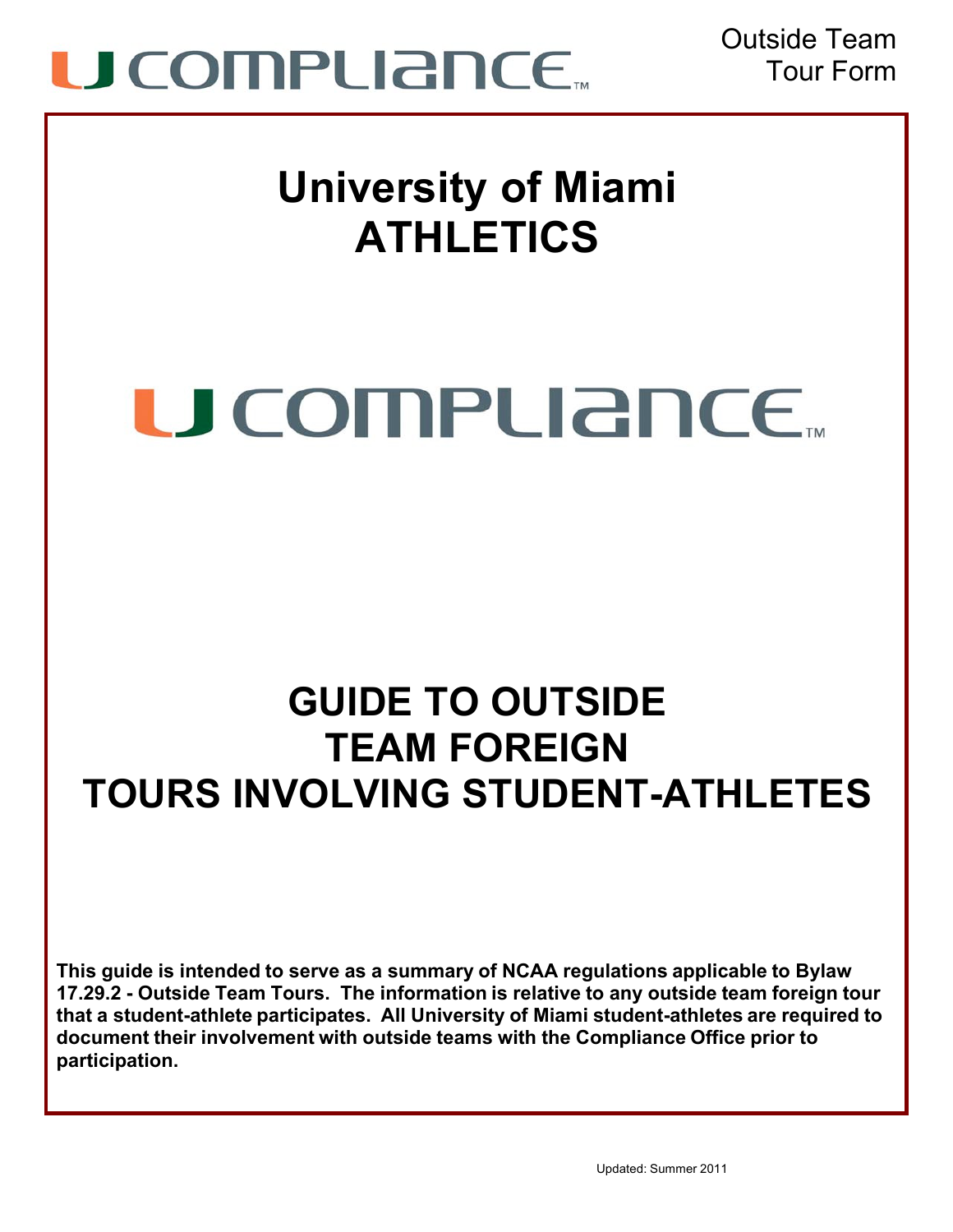## U COMPLIANCE...

#### **GENERAL INFORMATION AND PROCEDURES**

**Participation on an Outside Team Tour:** It is permissible for a current student-athlete to participate on an outside team tour according to the following guidelines:

#### **Bylaw 17.29.2 – Outside-Team Tours**

An outside team that includes student-athletes from more than one member institution may participate in international competition in any sport on a foreign tour. However, any such outside team that includes more than the following number of student-athletes from the same member institution must be certified by the institution in accordance with procedures set forth in Bylaw 30.7. *(Revised: 1/14/97 effective 8/1/97, 10/31/02, 1/16/10)*

| Baseball             | 4 | Gymnastics | 2 | Swimming and Diving    | 5              |
|----------------------|---|------------|---|------------------------|----------------|
| <b>Basketball</b>    | 2 | Ice Hockey | 4 | Tennis                 | 2              |
| <b>Cross Country</b> | 2 | Lacrosse   | 5 | <b>Track and Field</b> | 7              |
| Fencing              | 4 | Rifle      | 2 | Volleyball             | $\overline{2}$ |
| <b>Field Hockey</b>  | 5 | Skiing     | 4 | Water Polo             | 14             |
| Football             | 5 | Soccer     | 5 | Women's Rowing         | 14             |
| Golf                 | 2 | Softball   | 4 | Wrestling              | 5              |

#### **Bylaw 17.29.2.1 – Institutional Foreign-Tour Limitations**

A member institution shall be charged with its foreign-tour opportunity in a sport and its once-in-four-years limitation if the institution is represented by more than the number of student-athletes specified under Bylaw 17.32.2 on an outside team participating in a foreign tour in that sport.

#### **Bylaw 12.1.2.1.4.3 - Expenses from Outside Team or Organization.**

Expenses received from an outside amateur sports team or organization in excess of actual and necessary travel, room and board expenses, and apparel and equipment (for individual and team use only from teams or organizations not affiliated with member institutions, including local sports clubs as set forth in Bylaw 13.11.2.3) for competition and practice held in preparation for such competition. Practice must be conducted in a continuous time period preceding the competition except for practice sessions conducted by a national team, which occasionally may be interrupted for specific periods of time preceding the competition. *(Revised: 1/10/90, 1/10/92)*

#### **Bylaw 16.11.1.1 - General Rule - Permissible.**

Receipt of a benefit (including otherwise prohibited extra benefits per Bylaw 16.11.2) by student-athletes, their relatives or friends is not a violation of NCAA rules if it is demonstrated that the same benefit is generally available to the institution's students and their relatives or friends.

#### **Bylaw 16.11.2.1 - General Rule – Nonpermissible.**

The student-athlete shall not receive any extra benefit. The term "extra benefit" refers to any special arrangement by an institutional employee or representative of the institution's athletics interests to provide the student-athlete or his or her relatives or friends with a benefit not expressly authorized by NCAA legislation.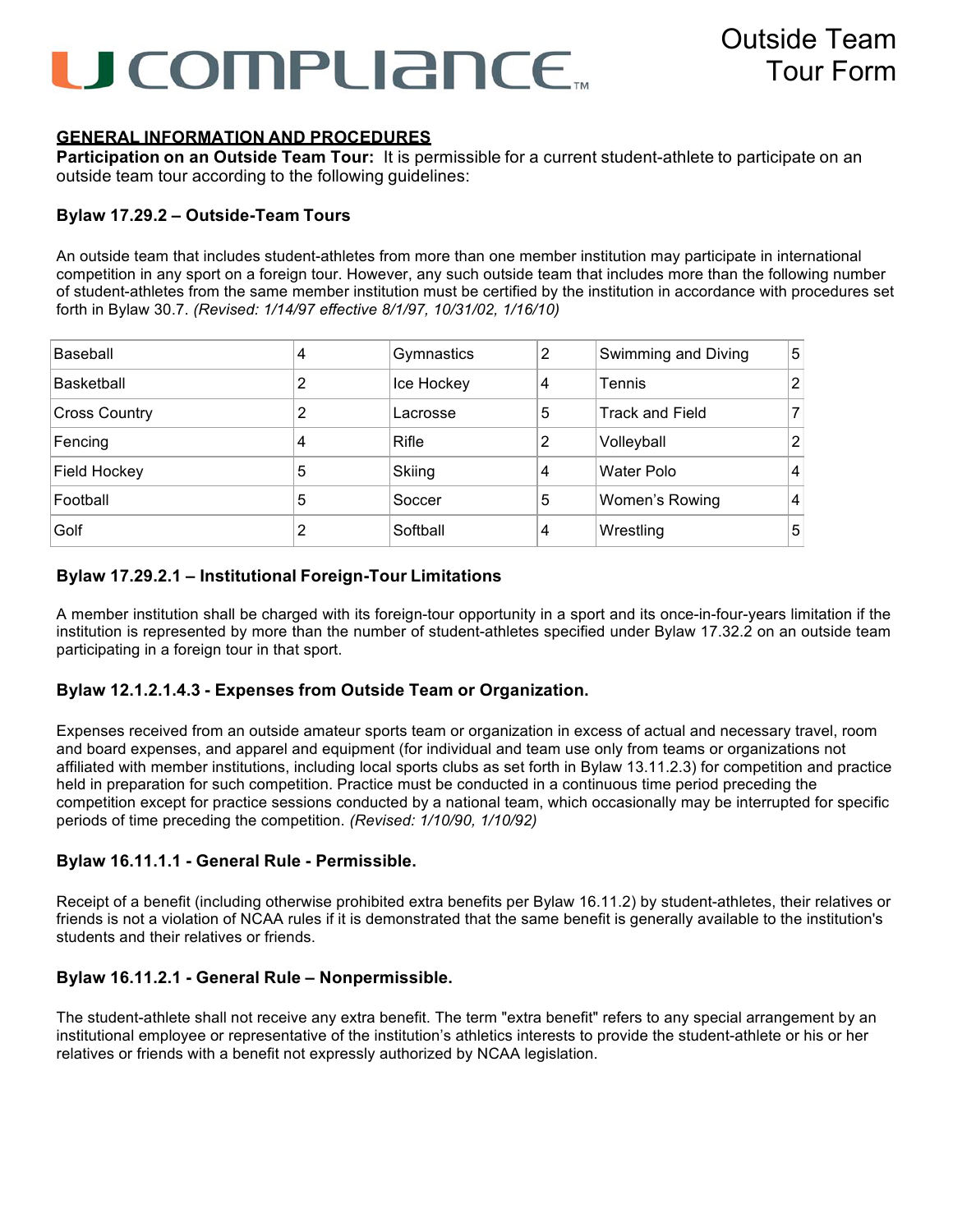# **JCOMPLIANCE**

#### **Reminders in Conjunction with an Outside Team Tour:**

The following are reminders for activities in preparation to compete and fund raise in conjunction with a Outside Team Tour:

- Request for Outside Competition Form shall be approved by and maintained in the Athletic Compliance Office.
	- A student-athlete may participate in fund-raising activities for the outside team. Any money raised **MAY NOT** be earmarked for the student-athlete and **MUST** be contributed directly to the outside team of which the student-athlete is a member or the organization that is sponsoring the team/tour.
	- An institution **MAY NOT** donate funds to an outside team in an effort to defray the cost for the outside team or a student-athlete who will be participating on the outside team.
- Athletic department staff **MAY NOT** provide donor/booster lists to a student-athlete; however, the athletic department **MAY** assist a student-athlete with booster information,(i.e., name, address, telephone). It is recommended that the student-athlete be acquainted with such booster or donor.
- A representative of the institution's athletics interest (Booster) **MAY** make a general contribution to an outside team provided the funds are not earmarked for a particular student-athlete.
- Donations and contributions may be made by personal friends, family, relatives of the student-athlete as well as University of Miami athletics representatives whom the student-athlete is acquainted.
- **No cash donations** checks or money orders only.
- Copies of checks must be maintained in the Compliance Office
- The donor(s) shall receive a letter and rules education information (regarding donations involving student-athletes) from the Compliance Office requesting acknowledgement from the donor of his/her understanding of and agreement to the NCAA rules and guidelines that govern outside team-foreign tour issues.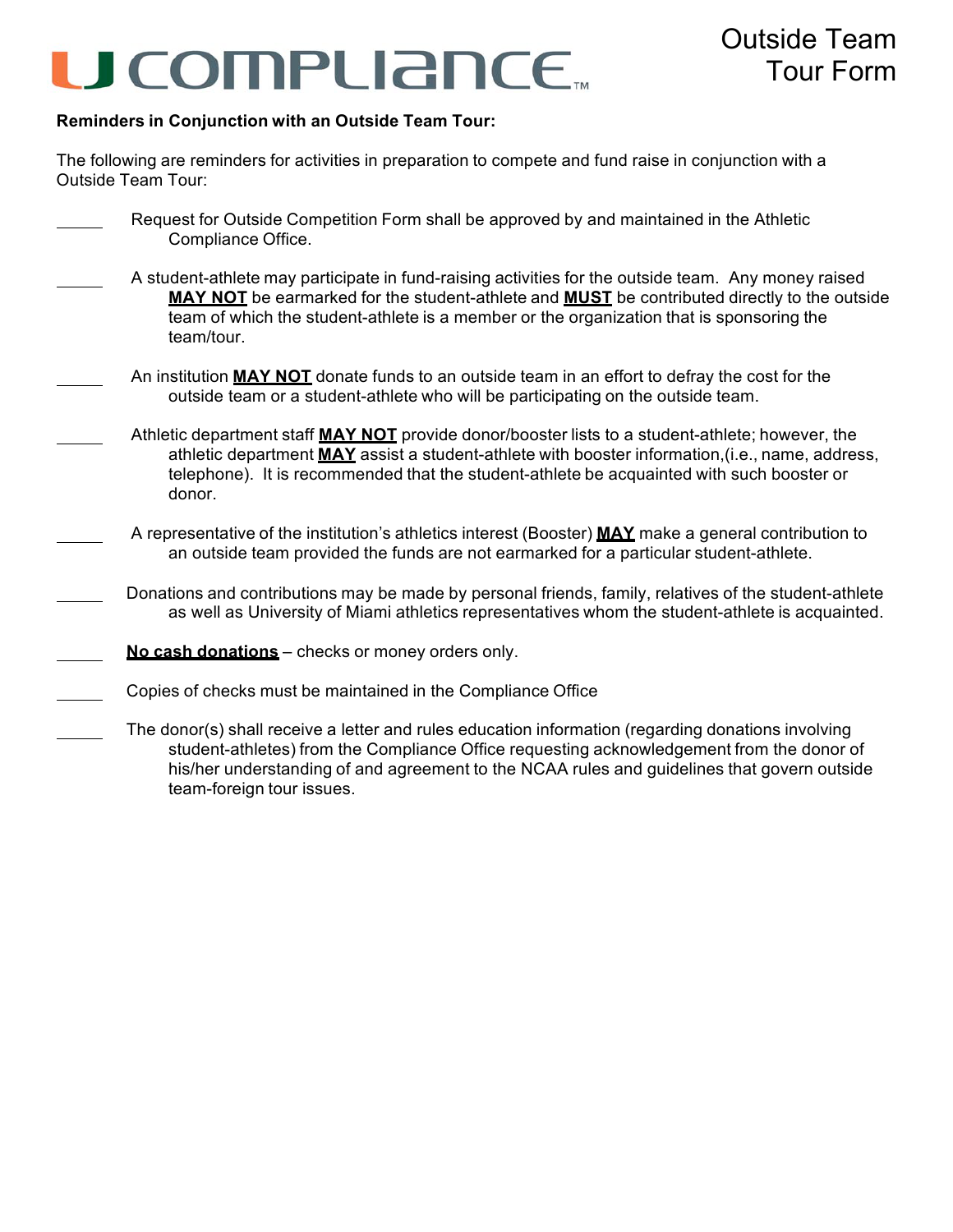# **ICOMPLIANCE.**

### Outside Team Tour Form

#### **Amateurism/outside participation**

**Date Issued:** Jun 13, 1990 **Type:** Ed. Column **Item Ref:** Column 24 #2

**Interpretation:** Amateurism/outside participation: Several questions have been asked recently in reference to participation in a fundraising event related to such competition. In this regard, it is permissible for student-athletes who are members of outside teams to participate in fund-raising activities for the team, including activities that involve the use of athletics ability to obtain funds. Any money raised through fund-raising efforts should not be earmarked for a specific student-athlete and should be contributed directly to the outside team of which the student-athlete is a member. Also, it would not be permissible for a student-athlete to have a personal "sponsor" (i.e., other than an individual upon whom the athlete is naturally or legally dependent, or the nonprofessional organization sponsoring the competition) to provide expenses or any other form of compensation for the student-athlete's participation in any athletics competition. Finally, Bylaw 12.2.3.1 permits an individual to participate singly or as a member of an amateur team against professional athletes without jeopardizing the individual's eligibility for intercollegiate athletics in that sport. In many instances, studentathletes participating in individual sports (tennis, golf) participate (as amateurs) in professional tournaments. NCAA legislation precludes such individuals from receiving any payment (including actual and necessary expenses) conditioned on the individual's place finish or performance, or given on an incentive basis. It would be permissible for such individuals to compete as amateurs and receive expenses not in excess of the same reasonable amount of expenses given to all individuals participating as amateurs. The amount of such travel, room and board expenses should be a uniform allowance (e.g., \$100 per day) determined by the sponsors of the event prior to the individual's participation in the event and not conditioned on the individual's place finish in the event.

#### **Institutional donations to outside teams that include student-athletes from that institution**

**Date Issued:** Aug 07, 1992 **Type:** Official **Item Ref:** 9-a-(5)

**Interpretation:** The Council reviewed an interpretation related to Bylaws 16.8.1.3 and 16.12.2.1 that an institution (including institutional coaching staff members) may not make a donation to an outside organization to defray expenses for the organization's competitive tour if a student-athlete from that institution will be a participant on the tour, even if the donation is not made specifically for use by the student-athlete. [Conference No. 10, Minute No. 3.]

#### **Donations to Athletes in Action team by institutions coach**

**Date Issued:** May 05, 1987 **Type:** Staff Interpretation **Item Ref:** 1-a-(1) **Archive Info.:** Archived Before Sept 2000

**Interpretation:** Based upon the provisions of Constitution 3-1-(g)-(5) and 3-1-(h), the staff concluded that in a situation in which a student-athlete was selected for the Athletes in Action team, it would be impermissible for the student-athlete's collegiate basketball coach to donate funds to AIA for use to defray expenses for AIA's foreign tour in which the student-athlete will participate. However, it was agreed that it would be permissible for a representative of the institution's athletics interests to make a general contribution to AIA, provided there was no institutional involvement in making the contribution. No further action is necessary.

#### **Receipt of expenses to participate in outside competition**

**Date Issued:** Jun 17, 1992 **Type:** Ed. Column **Item Ref:** Column 24 #1

Receipt of expenses to participate in outside competition: Member institutions should note that in accordance with NCAA Bylaw 12.1.2-(e), student-athletes participating in organized competition may receive expenses from an outside amateur sports team or organization if expenses are not in excess of actual and necessary travel, room and board expenses, and apparel and equipment for competition and practice held in participation for the competition. In addition, per Bylaw 12.1.2-(j), student-athletes also may receive actual and necessary expenses from a nonprofessional organization that is sponsoring the competition. Please note that the provisions of Bylaw 12.1.2-(i) would preclude a student-athlete from receiving any type of expenses from the outside organization that are conditioned on the individual's place, finish or performance in the competition without jeopardizing the student-athlete's eligibility for intercollegiate competition in that sport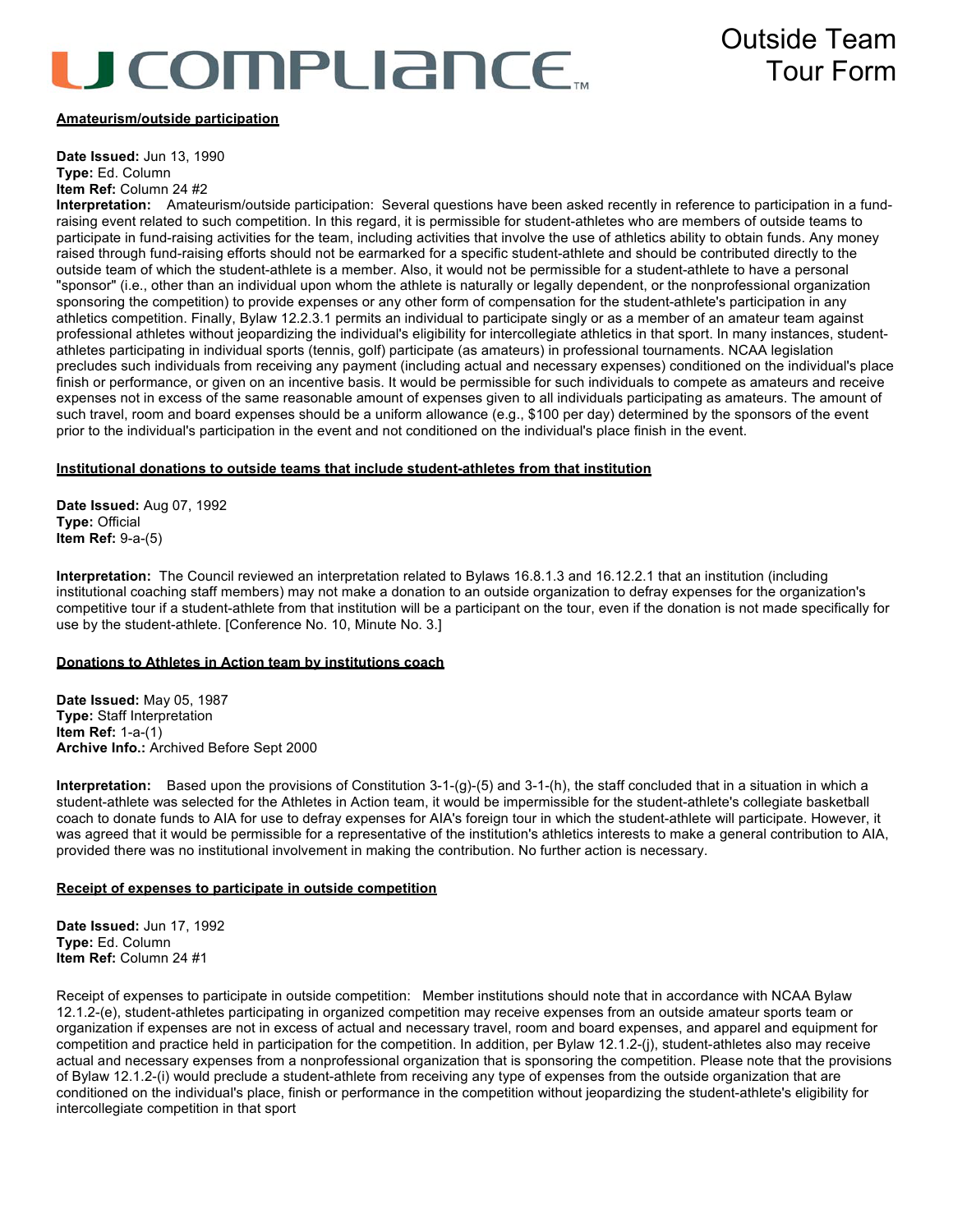### U COMPLIANCE.

### Outside Team Tour Form

#### **REQUEST FOR OUTSIDE COMPETITION**

**Request must be completed & approved prior to competing in outside competition.** Please use a separate form for each student-athlete. Information describing the competition must be included with this request. Request WILL NOT be approved without information provided by a coach or student-athlete.

|                                                                                                                                                                | SPORT:                                                                                                                                                                                                                                                                                                                                                                                                                                                                                                                               |
|----------------------------------------------------------------------------------------------------------------------------------------------------------------|--------------------------------------------------------------------------------------------------------------------------------------------------------------------------------------------------------------------------------------------------------------------------------------------------------------------------------------------------------------------------------------------------------------------------------------------------------------------------------------------------------------------------------------|
| In what kind of competition will you be competing? $\Box$ One-time competition                                                                                 | $\Box$ League/Team<br>(e.g. tournament, golf match, etc.)<br>-Fill out Parts<br>-Fill out Parts 1, 3 and 4(a)<br>$2, 3$ and $4(b)$                                                                                                                                                                                                                                                                                                                                                                                                   |
| outside team, you must complete the backside of this form as well.                                                                                             | If you are a Women's Soccer, Volleyball, or Men's or Women's Basketball student-athlete and are competing with an                                                                                                                                                                                                                                                                                                                                                                                                                    |
| <b>PART 1: ONE-TIME COMPETITION</b><br>Date of competition:                                                                                                    | <u>some started and the started and the started and the started and the started and the started and the started and the started and the started and the started and the started and the started and the started and the started </u>                                                                                                                                                                                                                                                                                                 |
| Who will you be representing?<br>Gelf Diniversity of Miami<br>Club team:<br>National/Olympic Team:                                                             | the control of the control of the control of the control of the control of the control of the control of the control of the control of the control of the control of the control of the control of the control of the control<br><u> 1980 - Johann Stoff, amerikansk politiker (d. 1980)</u><br>Other (describe): <u>example and the contract of the contract of the contract of the contract of the contract of the contract of the contract of the contract of the contract of the contract of the contract of the contract of</u> |
| <b>PART 2: LEAGUE/TEAM</b><br>Dates of involvement:<br>Location of league/team:                                                                                | <u> 1989 - Johann Barn, fransk politik (d. 1989)</u><br>and the control of the control of the control of the control of the control of the control of the control of the                                                                                                                                                                                                                                                                                                                                                             |
| Who will you be representing? $\Box$ Self $\Box$ University of Miami<br>$\Box$ Club team:<br>National/Olympic Team:<br>Other (describe):                       | <u> 1989 - Johann Stoff, deutscher Stoff, der Stoff, der Stoff, der Stoff, der Stoff, der Stoff, der Stoff, der S</u><br><u> 1989 - Johann Stoff, amerikansk politiker (d. 1989)</u><br><u> 1980 - Andrea Andrew Maria (h. 1980).</u>                                                                                                                                                                                                                                                                                                |
| <b>PART 3: EXPENSES</b><br>of this competition?<br>□ University of Miami □ Parents/Relatives<br>Self<br>Club team   National/Olympic Team<br>Other (describe): | Who is responsible for paying the expenses (registration fees, transportation, meals, lodging)                                                                                                                                                                                                                                                                                                                                                                                                                                       |
| <b>PART 4: SUPPORTING DOCUMENTATION</b><br>(b) League/Team<br>Attach the following:<br>Schedule<br>Roster                                                      | (a) One-time competition: $\Box$ Attach information regarding event (brochure, print-out, etc.)<br>Information regarding event (brochure, print-out, etc.)                                                                                                                                                                                                                                                                                                                                                                           |
| NCAA Bylaws 14.7 pertaining to outside competition.                                                                                                            | I certify to the best of my knowledge that the above and attached information is correct and that my participation in outside competition does not violate                                                                                                                                                                                                                                                                                                                                                                           |

| Student-athlete signature: |               |                                                                   | Date:    |       |
|----------------------------|---------------|-------------------------------------------------------------------|----------|-------|
| $\Box$ Approved            | <b>Denied</b> | $\Box$ Notification to S/A<br>Notification to Head Coach/Designee | Initial: | Date: |